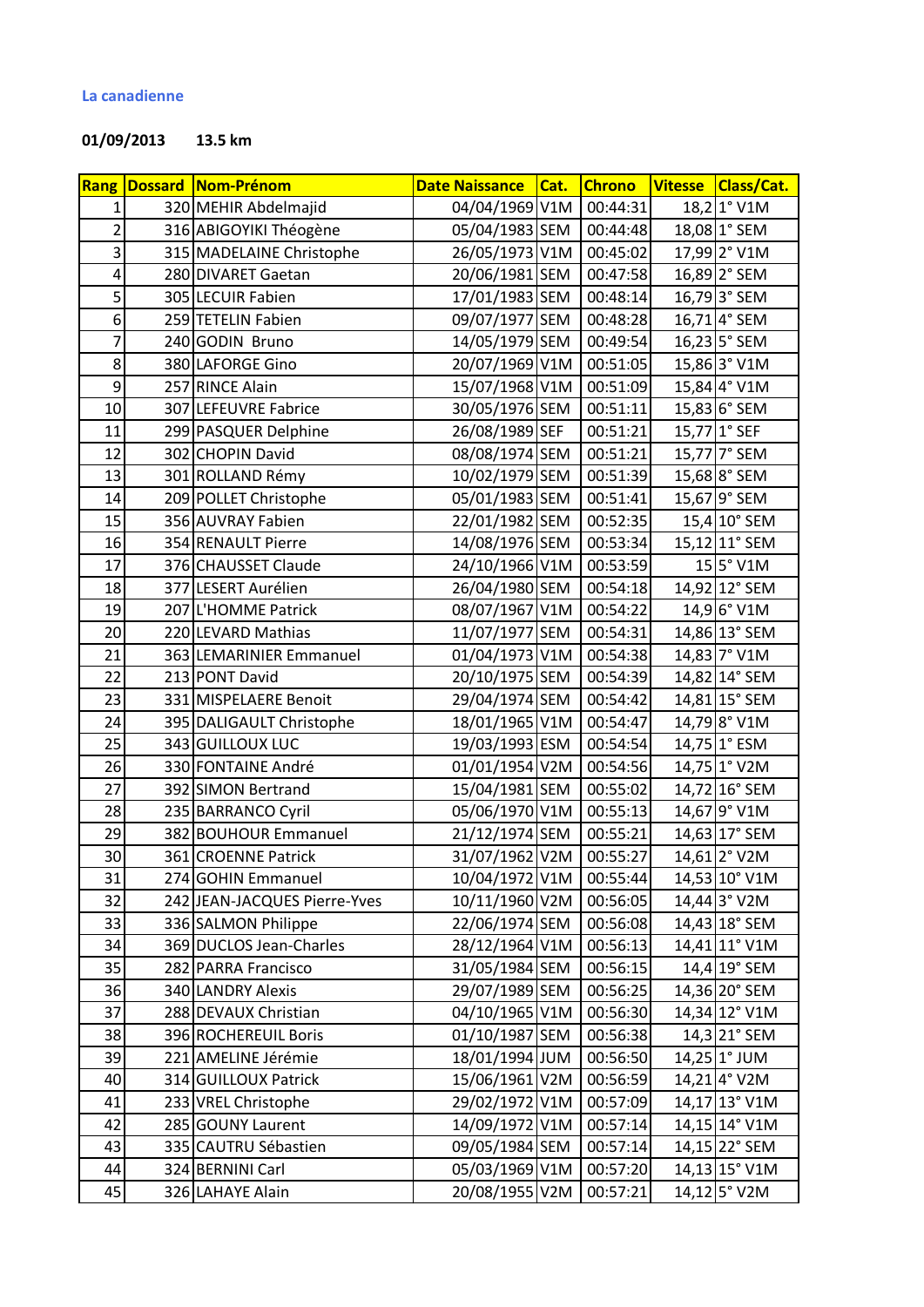| 46 | 353 JEANNE Emmanuel        | 20/01/1966 V1M 00:57:25 |          | 14,11 16° V1M   |
|----|----------------------------|-------------------------|----------|-----------------|
| 47 | 287 MARY Julien            | 09/05/1979 SEM          | 00:57:42 | 14,04 23° SEM   |
| 48 | 238 OELKERS Suzanne/ Susie | 02/08/1961 V2F          | 00:58:09 | 13,93 1° V2F    |
| 49 | 347 LEVASSEUR Olivier      | 03/11/1962 V2M          | 00:58:10 | 13,93 6° V2M    |
| 50 | 384 SENTENAC Antoine       | 31/07/1984 SEM          | 00:58:12 | 13,92 24° SEM   |
| 51 | 342 LANDRY ERIC            | 03/09/1962 V2M          | 00:58:13 | 13,91 7° V2M    |
| 52 | 312 BAUCHE FABIEN          | 28/08/1987 SEM          | 00:58:18 | 13,89 25° SEM   |
| 53 | 375 LE-BUGLE Patrick       | 22/04/1956 V2M          | 00:58:18 | 13,89 8° V2M    |
| 54 | 293 CHOURREAU Stéphane     | 02/07/1960 V2M          | 00:58:25 | 13,87 9° V2M    |
| 55 | 260 DEMARCQ Julien         | 29/04/1983 SEM          | 00:58:33 | 13,83 26° SEM   |
| 56 | 251 ALLIOT Hervé           | 10/06/1966 V1M          | 00:58:34 | 13,83 17° V1M   |
| 57 | 241 NERROLLE Myriam        | 29/06/1960 V2F          | 00:59:07 | 13,7 2° V2F     |
| 58 | 308 OZANNE Thierry         | 09/10/1964 V1M          | 00:59:07 | 13,7 18° V1M    |
| 59 | 393 SLEBODA BLAZEJ         | 08/04/1979 SEM          | 00:59:25 | 13,63 27° SEM   |
| 60 | 289 BUNEL Erick            | 10/08/1960 V2M          | 00:59:27 | 13,62 10° V2M   |
| 61 | 243 LE BLAIS Philippe      | 20/01/1969 V1M          | 00:59:34 | 13,6 19° V1M    |
| 62 | 253 ETASSE Sébastien       | 31/07/1974 SEM          | 00:59:36 | 13,59 28° SEM   |
| 63 | 379 THOMAS Pascal          | 27/07/1966 V1M          | 00:59:54 | 13,52 20° V1M   |
| 64 | 368 JAMES Régis            | 01/11/1968 V1M          | 00:59:55 | 13,52 21° V1M   |
| 65 | 365 DUFOUR Eric            | 11/04/1973 V1M          | 00:59:57 | 13,51 22° V1M   |
| 66 | 244 GOUDAL Anthony         | 23/04/1984 SEM          | 00:59:58 | 13,51 29° SEM   |
| 67 | 245 HISZ Bertrand          | 19/03/1975 SEM          | 00:59:59 | 13,5 30° SEM    |
| 68 | 366 KUNTZ Philippe         | 22/01/1960 V2M          | 01:00:03 | 13,49 11° V2M   |
| 69 | 332 LORRE Jean-Bernard     | 24/04/1971 V1M          | 01:00:08 | 13,47 23° V1M   |
| 70 | 222 AMELINE Serge          | 16/04/1965 V1M          | 01:00:27 | 13,4 24° V1M    |
| 71 | 325 BRUN Thierry           | 27/06/1963 V2M          | 01:00:47 | 13,33 12° V2M   |
| 72 | 266 MATOUK Florent         | 01/09/1983 SEM          | 01:00:48 | 13,32 31° SEM   |
| 73 | 254 DUPUIS Loïc            | 01/06/1971 V1M          | 01:00:57 | 13,29 25° V1M   |
| 74 | 294 LEFEVRE Sébastien      | 24/06/1979 SEM          | 01:00:58 | 13,29 32° SEM   |
| 75 | 329 SAMSON Tony            | 27/11/1979 SEM          | 01:01:07 | 13,25 33° SEM   |
| 76 | 309 DUBREUIL Stéphanie     | 21/01/1976 SEF          | 01:01:07 | 13,25 2° SEF    |
| 77 | 334 BOARETTO Yohan         | 03/06/1979 SEM          | 01:01:32 | 13,16 34° SEM   |
| 78 | 359 MANSON David           | 04/07/1976 SEM          | 01:01:46 | $13,11$ 35° SEM |
| 79 | 258 LEFRANC Gilles         | 03/03/1964 V1M          | 01:01:57 | 13,08 26° V1M   |
| 80 | 265 MARTIN Jean-Marie      | 23/06/1966 V1M          | 01:01:58 | 13,07 27° V1M   |
| 81 | 256 JEGO Michel            | 15/02/1957 V2M          | 01:02:18 | 13 13° V2M      |
| 82 | 252 DELSINNE Eric          | 17/11/1957 V2M          | 01:02:25 | 12,98 14° V2M   |
| 83 | 360 LEMIERE Hervé          | 10/08/1964 V1M          | 01:02:31 | 12,96 28° V1M   |
| 84 | 230 LASTELLE Joël          | 23/03/1963 V2M          | 01:02:45 | 12,91 15° V2M   |
| 85 | 341 GAUTIER Erwann         | 14/09/1978 SEM          | 01:02:46 | $12,9$ 36° SEM  |
| 86 | 227 NOUVELOT Bastien       | 06/08/1996 CAM          | 01:02:50 | 12,89 1° CAM    |
| 87 | 344 DEPARETERE Eddy        | 05/06/1969 V1M          | 01:02:51 | 12,89 29° V1M   |
| 88 | 322 VARIN Franck           | 04/02/1968 V1M          | 01:03:32 | 12,75 30° V1M   |
| 89 | 215 HOMMET Jean-Pierre     | 14/01/1958 V2M          | 01:03:33 | 12,75 16° V2M   |
| 90 | 304 LEROSIER Laurent       | 24/11/1968 V1M          | 01:03:34 | 12,74 31° V1M   |
| 91 | 370 COISEL Fabrice         | 01/05/1971 V1M          | 01:03:49 | 12,69 32° V1M   |
| 92 | 231 GOUBOT Emmanuel        | 06/11/1973 V1M          | 01:03:57 | 12,67 33° V1M   |
| 93 | 277 LESEIGNEUR Jérémy      | 05/08/1976 SEM          | 01:03:59 | 12,66 37° SEM   |
| 94 | 208 RIOU Sébastien         | 26/11/1979 SEM          | 01:04:03 | 12,65 38° SEM   |
| 95 | 276 LALLIER Frédéric       | 27/01/1974 SEM          | 01:04:04 | 12,64 39° SEM   |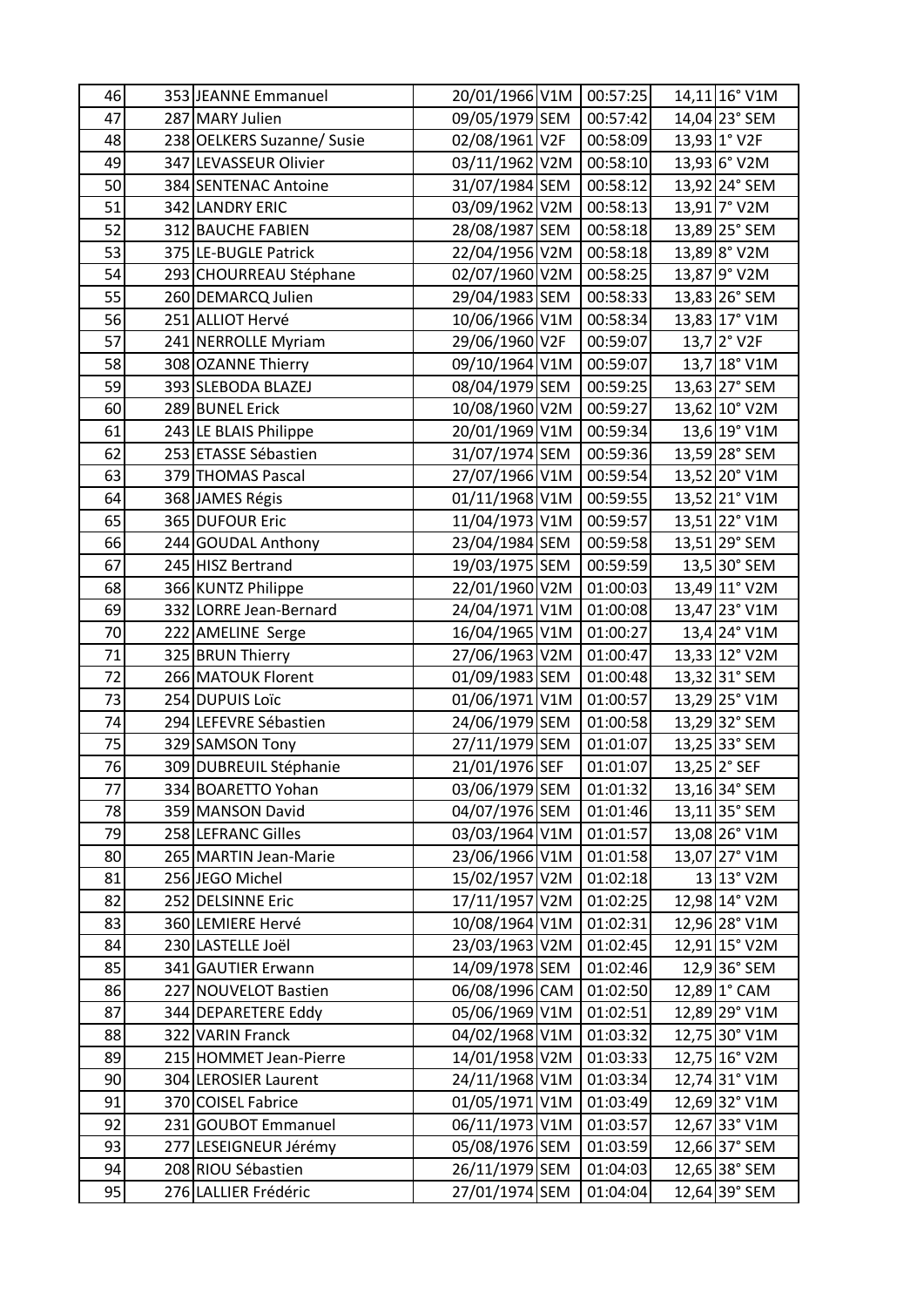| 96  | 371 PILATE David              | 19/12/1968 V1M 01:04:13 |          | 12,61 34° V1M          |
|-----|-------------------------------|-------------------------|----------|------------------------|
| 97  | 269 FOLLIN Thomas             | 07/09/1990 SEM          | 01:04:17 | 12,6 40° SEM           |
| 98  | 218 TREANGLE Frédérick        | 02/10/1977 SEM          | 01:04:30 | 12,56 41° SEM          |
| 99  | 390 LE HENAFF Laurent         | 04/08/1982 SEM          | 01:04:34 | 12,55 42° SEM          |
| 100 | 319 FURRE Jean-Charles        | 06/01/1965 V1M          | 01:04:44 | 12,51 35° V1M          |
| 101 | 270 CARDONNEL David           | 11/08/1974 SEM          | 01:04:48 | 12,5 43° SEM           |
| 102 | 317 CHOLET Armel              | 12/09/1954 V2M          | 01:05:03 | 12,45 17° V2M          |
| 103 | 219 GILLES Simon              | 22/02/1996 CAM          | 01:05:11 | 12,43 2° CAM           |
| 104 | 249 GUYOMARD Alain            | 03/05/1953 V3M          | 01:05:19 | 12,4 1° V3M            |
| 105 | 271 FORTIN Raynald            | 20/10/1964 V1M          | 01:05:22 | 12,39 36° V1M          |
| 106 | 358 BIGNON Mathieu            | 23/02/1974 SEM          | 01:05:31 | 12,36 44° SEM          |
| 107 | 345 PELCOT Denis              | 28/04/1961 V2M          | 01:05:49 | 12,31 18° V2M          |
| 108 | 250 BROSSE Philippe           | 30/06/1969 V1M          | 01:06:13 | 12,23 37° V1M          |
| 109 | 367 VANG Benoit               | 03/11/1977 SEM          | 01:06:18 | 12,22 45° SEM          |
| 110 | 246 SENTENAC Philippe         | 29/04/1958 V2M          | 01:06:21 | 12,21 19° V2M          |
| 111 | 394 JAMOT Boris               | 06/10/1981 SEM          | 01:06:22 | 12,2 46° SEM           |
| 112 | 225 LE MAILLIER Jean-Louis    | 02/02/1948 V3M          | 01:06:23 | $12,2$ $2^{\circ}$ V3M |
| 113 | 373 GOHIER Jèrome             | 13/05/1982 SEM          | 01:06:32 | 12,17 47° SEM          |
| 114 | 364 CHAMBON Florent           | 12/03/1968 V1M          | 01:06:37 | 12,16 38° V1M          |
| 115 | 385 LEDUC Brigitte            | 10/09/1953 V3F          | 01:06:43 | 12,14 1° V3F           |
| 116 | 300 MAIGNAN Pascal-André      | 03/01/1958 V2M          | 01:06:45 | 12,13 20° V2M          |
| 117 | 296 BOUVILLE Frédéric         | 01/01/1967 V1M          | 01:06:55 | 12,1 39° V1M           |
| 118 | 236 LEMARCHAND Nicolas        | 13/01/1977 SEM          | 01:07:15 | 12,04 48° SEM          |
| 119 | 272 PILLU Gérad               | 21/09/1960 V2M          | 01:07:19 | 12,03 21° V2M          |
| 120 | 275 VILLY Claude              | 14/08/1955 V2M          | 01:07:25 | 12,01 22° V2M          |
| 121 | 279 LEMAILLIER DIVARET Claire | 04/09/1982 SEF          | 01:07:28 | $12,01$ 3° SEF         |
| 122 | 217 CATHERINE Olivier         | 22/03/1963 V2M          | 01:07:28 | 12,01 23° V2M          |
| 123 | 381 CHALME Mehdi              | 08/10/1980 SEM          | 01:07:30 | 12 49° SEM             |
| 124 | 214 BERNARD Xavier            | 01/07/1977 SEM          | 01:07:38 | 11,98 50° SEM          |
| 125 | 349 BLAIZE Laurent            | 11/03/1970 V1M          | 01:07:41 | 11,97 40° V1M          |
| 126 | 229 HIRARD Stéphane           | 15/03/1962 V2M          | 01:07:42 | 11,96 24° V2M          |
| 127 | 290 DEROBERT Ronald           | 29/12/1976 SEM          | 01:07:59 | $11,91$ 51° SEM        |
| 128 | 297 BOUVILLE Delphine         | 22/06/1973 V1F          | 01:08:09 | 11,89 1° V1F           |
| 129 | 378 KIENTZ Sylvain            | 19/03/1969 V1M          | 01:08:10 | 11,88 41° V1M          |
| 130 | 255 LECOEUR Rémy              | 27/12/1952 V3M          | 01:08:18 | 11,86 3° V3M           |
| 131 | 232 LEVÉE Marc                | 24/10/1969 V1M          | 01:08:28 | 11,83 42° V1M          |
| 132 | 223 GROUGI Sylvestre          | 01/01/1951 V3M          | 01:08:33 | 11,82 4° V3M           |
| 133 | 283 BOCKLER Kévin             | 10/01/1974 SEM          | 01:08:36 | $11,81$ 52° SEM        |
| 134 | 333 CHAN TSIN Jacky           | 17/09/1943 V4M          | 01:08:41 | 11,79 1° V4M           |
| 135 | 389 JAY Jean-Paul             | 23/09/1947 V3M          | 01:08:46 | 11,78 5° V3M           |
| 136 | 281 BELLIARD René             | 24/11/1951 V3M          | 01:08:50 | 11,77 6° V3M           |
| 137 | 362 RENOUF Yvan               | 16/07/1976 SEM          | 01:08:57 | 11,75 53° SEM          |
| 138 | 303 DARDENNES Béatrice        | 09/12/1976 SEF          | 01:09:01 | $11,74$ 4° SEF         |
| 139 | 247 MILCENT Jean-Michel       | 22/07/1978 SEM          | 01:09:10 | 11,71 54° SEM          |
| 140 | 391 PELLOUX-PRAYER Arnaud     | 19/04/1979 SEM          | 01:09:11 | $11,71$ 55° SEM        |
| 141 | 263 STANIC Jérémy             | 05/05/1977 SEM          | 01:09:16 | 11,69 56° SEM          |
| 142 | 350 DUPRÉ Christian           | 09/10/1951 V3M          | 01:09:19 | 11,69 7° V3M           |
| 143 | 237 RICAUD Olivier            | 28/12/1977 SEM          | 01:09:42 | $11,62$ 57° SEM        |
| 144 | 234 BARRANCO Laetitia         | 29/06/1971 V1F          | 01:09:49 | $11,6$ $2^{\circ}$ V1F |
| 145 | 388 DURAND Thomas             | 03/09/1982 SEM          | 01:09:59 | 11,57 58° SEM          |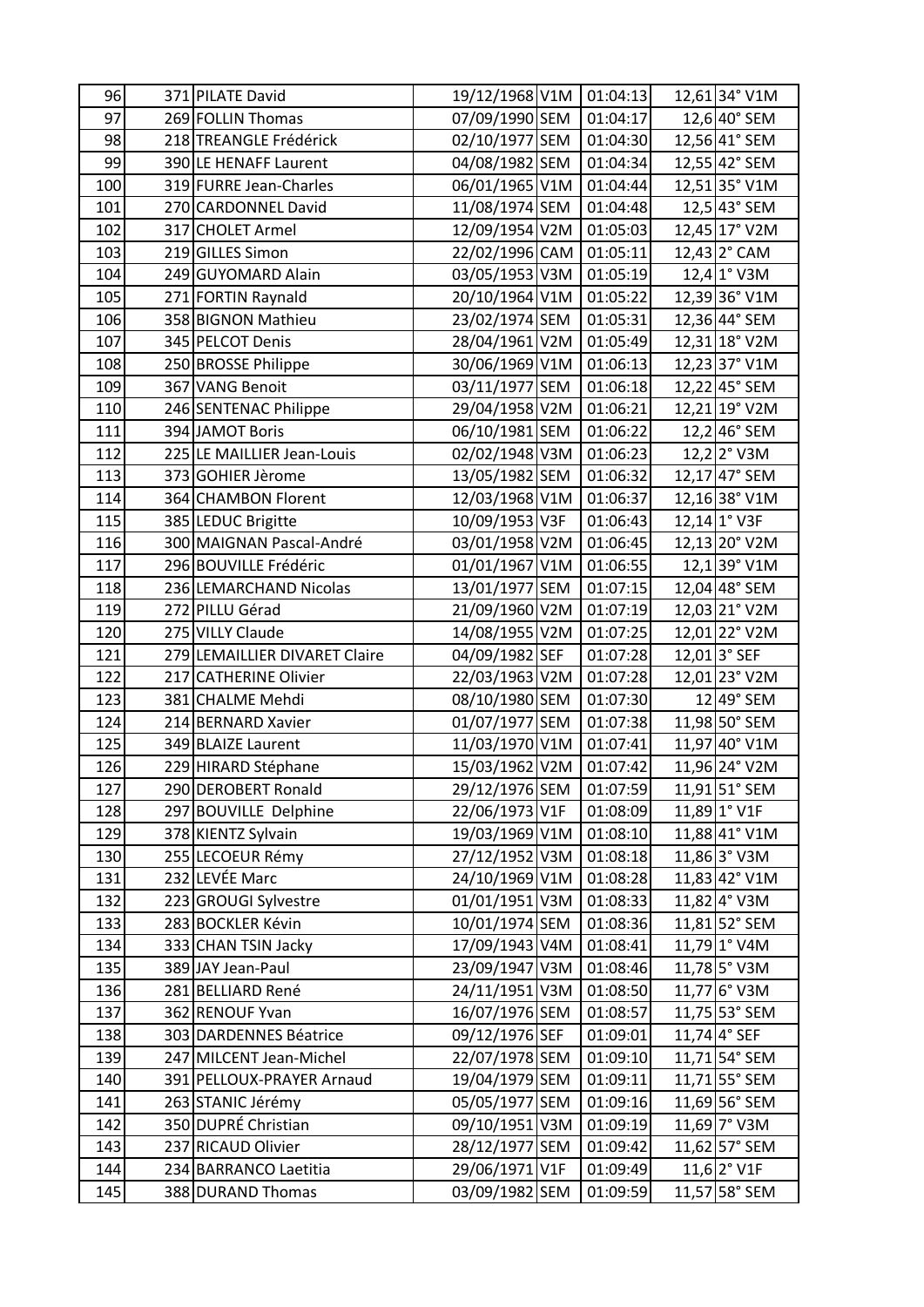| 146 | 306 SERGUIENKO Jean-Claude   | 08/12/1946 V4M | 01:10:10 | 11,54 2° V4M    |
|-----|------------------------------|----------------|----------|-----------------|
| 147 | 372 SASSIER Sylvie           | 03/03/1962 V2F | 01:10:33 | $11,48$ 3° V2F  |
| 148 | 387 LEBRETON Robert          | 14/08/1950 V3M | 01:11:08 | $11,39$ 8° V3M  |
| 149 | 278 VAUTIER Guillaume        | 14/04/1974 SEM | 01:11:30 | $11,33$ 59° SEM |
| 150 | 210 CAUFOURIER Alain         | 05/11/1954 V2M | 01:11:45 | 11,29 25° V2M   |
| 151 | 261 JONCKEAU Jean-Paul       | 18/05/1952 V3M | 01:11:47 | 11,28 9° V3M    |
| 152 | 204 DEFORGES Marie-Christine | 16/03/1953 V3F | 01:11:54 | 11,27 2° V3F    |
| 153 | 202 PIGNY Patrice            | 10/06/1951 V3M | 01:11:55 | 11,26 10° V3M   |
| 154 | 318 SALLES Jean-Yves         | 04/11/1962 V2M | 01:12:37 | 11,15 26° V2M   |
| 155 | 323 VANNESTE Marcel          | 22/01/1943 V4M | 01:12:51 | $11,12$ 3° V4M  |
| 156 | 268 HARACHE David            | 29/04/1971 V1M | 01:12:52 | 11,12 43° V1M   |
| 157 | 351 LEMARCHAND Philippe      | 07/06/1966 V1M | 01:12:53 | 11,11 44° V1M   |
| 158 | 327 PITREL Yannick           | 03/09/1961 V2M | 01:12:53 | 11,11 27° V2M   |
| 159 | 291 LE PENNEC Vincent        | 05/04/1971 V1M | 01:12:57 | $11,1$ 45° V1M  |
| 160 | 313 MAINE Sébastien          | 07/01/1971 V1M | 01:13:08 | 11,08 46° V1M   |
| 161 | 352 FERREIRA MARTINS Antonio | 07/09/1954 V2M | 01:13:18 | 11,05 28° V2M   |
| 162 | 374 PITOIS Séverine          | 20/02/1974 SEF | 01:13:19 | 11,05 5° SEF    |
| 163 | 248 MILCENT Laure            | 06/08/1978 SEF | 01:13:21 | 11,04 6° SEF    |
| 164 | 348 FERCHAUD Philippe        | 28/08/1952 V3M | 01:13:38 | 11 11° V3M      |
| 165 | 211 LESELLIER Rémy           | 21/03/1974 SEM | 01:13:42 | 10,99 60° SEM   |
| 166 | 328 FONTAINE Philippe        | 09/08/1962 V2M | 01:13:48 | 10,98 29° V2M   |
| 167 | 203 BUFFETTI Bertrand        | 31/10/1973 V1M | 01:14:09 | 10,92 47° V1M   |
| 168 | 311 TOSCAN Jean              | 12/10/1949 V3M | 01:14:34 | 10,86 12° V3M   |
| 169 | 355 SERPETTE JACQUES         | 05/11/1961 V2M | 01:14:42 | 10,84 30° V2M   |
| 170 | 298 HOLLOCOU Laurence        | 04/01/1973 V1F | 01:14:59 | 10,8 3° V1F     |
| 171 | 262 GODFROY Patrice          | 27/07/1957 V2M | 01:15:15 | 10,76 31° V2M   |
| 172 | 295 RENAULT Christophe       | 01/09/1974 SEM | 01:15:50 | 10,68 61° SEM   |
| 173 | 346 MAGNIEN Sophie           | 13/01/1964 V1F | 01:16:08 | 10,64 4° V1F    |
| 174 | 211 LESELLIER Rémy           | 21/03/1974 SEM | 01:17:37 | 10,44 62° SEM   |
| 175 | 292 CADOT Martine            | 11/03/1955 V2F | 01:18:02 | 10,38 4° V2F    |
| 176 | 264 HEROULT Jean-Marc        | 09/02/1969 V1M | 01:18:16 | 10,35 48° V1M   |
| 177 | 273 PILLU Pascale            | 03/11/1956 V2F | 01:18:27 | 10,33 5° V2F    |
| 178 | 386 JEAN Philippe            | 09/09/1955 V2M | 01:18:34 | 10,31 32° V2M   |
| 179 | 337 DESLAURIER Marice Claire | 06/09/0160 V2F | 01:18:42 | 10,29 6° V2F    |
| 180 | 226 MAUTALENT Myriam         | 21/10/1971 V1F | 01:19:45 | $10,16$ 5° V1F  |
| 181 | 310 AZAZ Nicolas             | 03/01/1987 SEM | 01:21:49 | $9,9$ 63° SEM   |
| 182 | 339 GAUTIER Patrick          | 17/07/1954 V2M | 01:22:07 | 9,86 33° V2M    |
| 183 | 216 BOUCHET Dominique        | 07/06/1948 V3F | 01:24:18 | 9,61 3° V3F     |
| 184 | 383 VIAUD Jean Pierre        | 10/12/1955 V2M | 01:24:36 | $9,57$ 34° V2M  |
| 185 | 284 LEFEUVRE Bernard         | 18/01/1949 V3M | 01:26:15 | $9,39$ 13° V3M  |
| 186 | 338 DESLAURIERS Jacky        | 26/12/1957 V2M | 01:35:50 | 8,45 35° V2M    |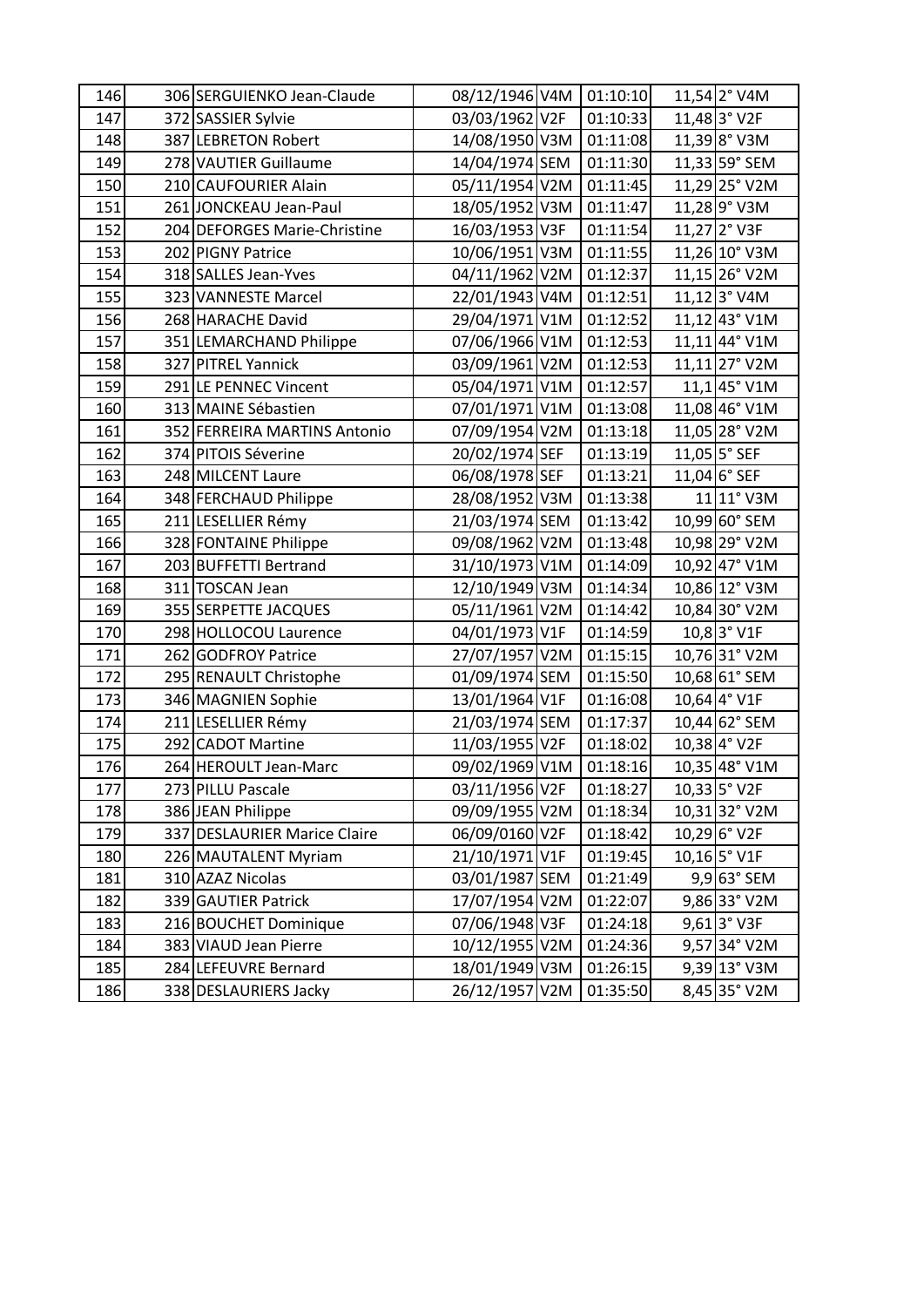| <b>CEPS</b><br>PSA PEUGEOT<br><b>CEPS</b><br><b>CLC Normandie</b><br>CAC BN |
|-----------------------------------------------------------------------------|
|                                                                             |
|                                                                             |
|                                                                             |
|                                                                             |
|                                                                             |
|                                                                             |
|                                                                             |
|                                                                             |
|                                                                             |
|                                                                             |
|                                                                             |
|                                                                             |
|                                                                             |
|                                                                             |
|                                                                             |
|                                                                             |
|                                                                             |
|                                                                             |
|                                                                             |
|                                                                             |
|                                                                             |
|                                                                             |
|                                                                             |
|                                                                             |
|                                                                             |
|                                                                             |
|                                                                             |
|                                                                             |
|                                                                             |
|                                                                             |
|                                                                             |
|                                                                             |
|                                                                             |
|                                                                             |
|                                                                             |
|                                                                             |
|                                                                             |
|                                                                             |
|                                                                             |
|                                                                             |
|                                                                             |
|                                                                             |
| RDN<br>C                                                                    |
|                                                                             |
|                                                                             |
|                                                                             |
|                                                                             |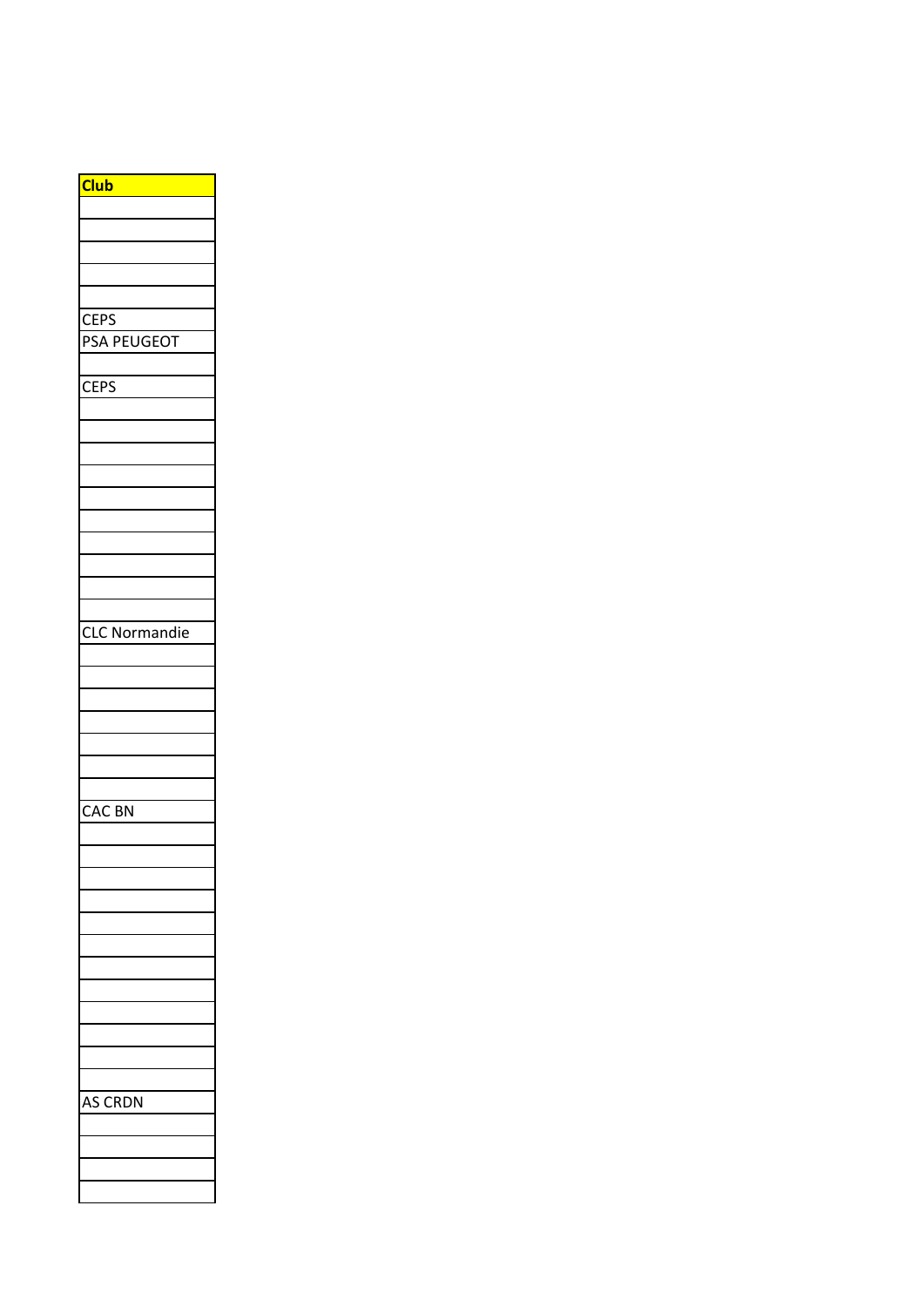| <b>PSA PEUGEOT</b>    |
|-----------------------|
|                       |
|                       |
|                       |
|                       |
|                       |
|                       |
|                       |
|                       |
| <b>CL COLOMBELLES</b> |
| <b>CEPS</b>           |
|                       |
|                       |
|                       |
|                       |
|                       |
|                       |
| <b>CEPS</b>           |
|                       |
|                       |
|                       |
|                       |
|                       |
|                       |
|                       |
|                       |
|                       |
|                       |
|                       |
|                       |
|                       |
| <b>CEPS</b>           |
|                       |
|                       |
|                       |
|                       |
|                       |
|                       |
| <b>CEPS</b>           |
|                       |
| <b>CEPS</b>           |
| <b>CEPS</b>           |
|                       |
|                       |
| PSA                   |
|                       |
|                       |
|                       |
|                       |
|                       |
|                       |
|                       |
|                       |
|                       |
|                       |
|                       |
|                       |
|                       |